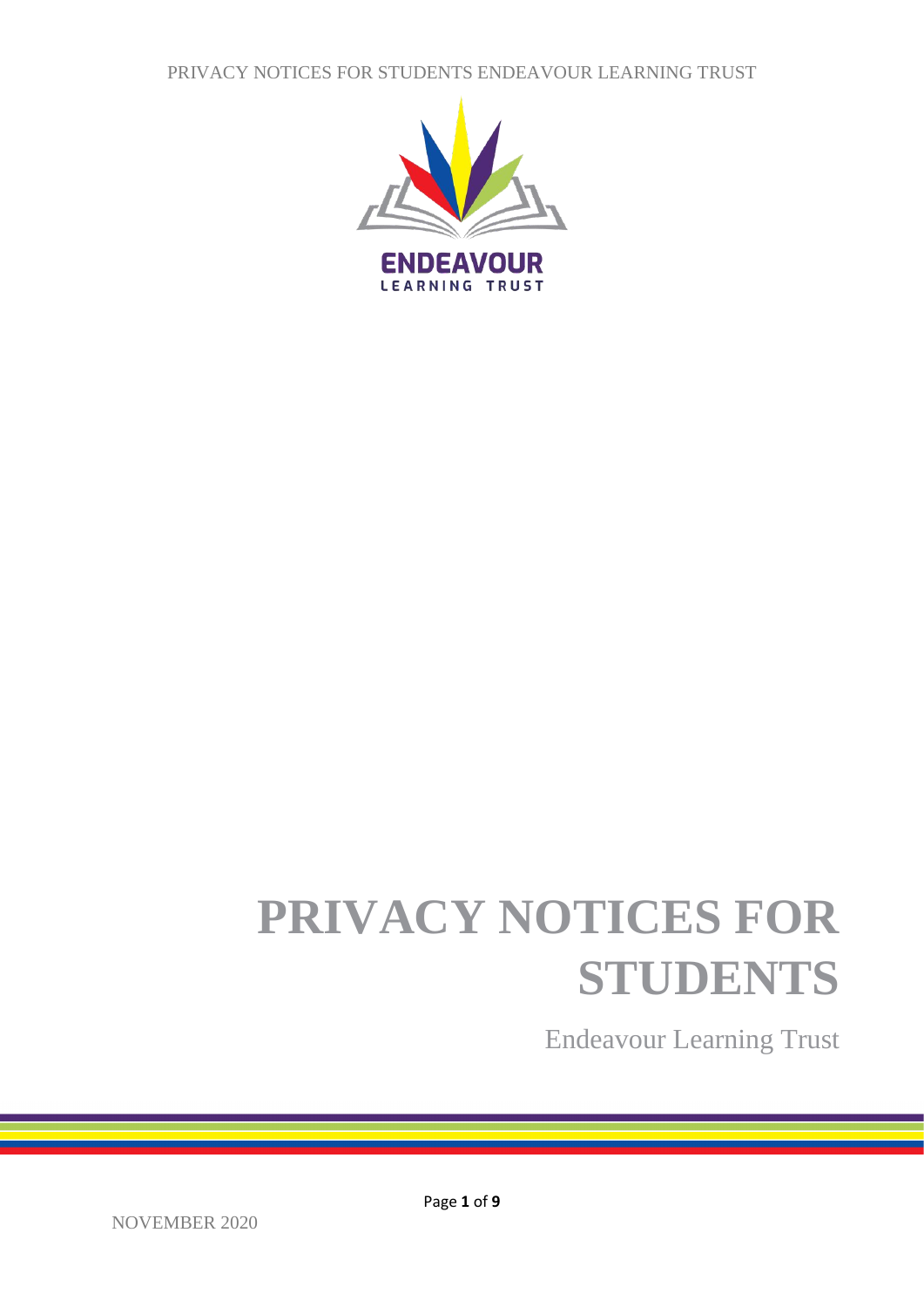## **1. INTRODUCTION**

A law exists that keeps your information safe – things like your address, date of birth and phone number. The school and other people collect and use information for all kinds of reasons, and the law tells them exactly what they are allowed to do with yours.

For the purposes of this document 'we' means Burscough Priory Academy, Tarleton Academy, Northbrook Primary Academy and Wellfield High School.

We collect some information about our students and it's our job to tell you how we will collect the information, how we will record it and how we will use it.

In this notice, you will see different names or terms used that you may not be familiar with, such as:

**Data Controller**: This person (or group of people, like a school) is in charge of the information we collect.

**Data Processor**: This person processes information for the data controller.

**Data Protection Officer (DPO):** This person makes sure we do everything the law says. The school's DPO is Mrs Langton.

**Personal Data:** This means any information that can be used to identify someone, such as your address and date of birth.

The categories of student information and data that we collect, hold and share include but is not restricted to:

- Personal information (such as name, unique pupil number and address, parental responsibility)
- Characteristics (such as ethnicity, language, nationality, country of birth and free school meal eligibility)
- Fingertip scan for an automated biometric recognition systems
- Attendance information (such as sessions attended, number of absences and absence reasons)
- Assessment information and attainment (e.g. post 16 courses enrolled for, results and student research surveys)
- Medical conditions (we keep information about any times you've been ill and any special conditions you have that we need to know about to keep you safe).
- Special Educational Needs and Disability (we collect information that helps us teach you better, such as any special educational needs you may have).
- Behaviour and exclusions
- Free School meals information and management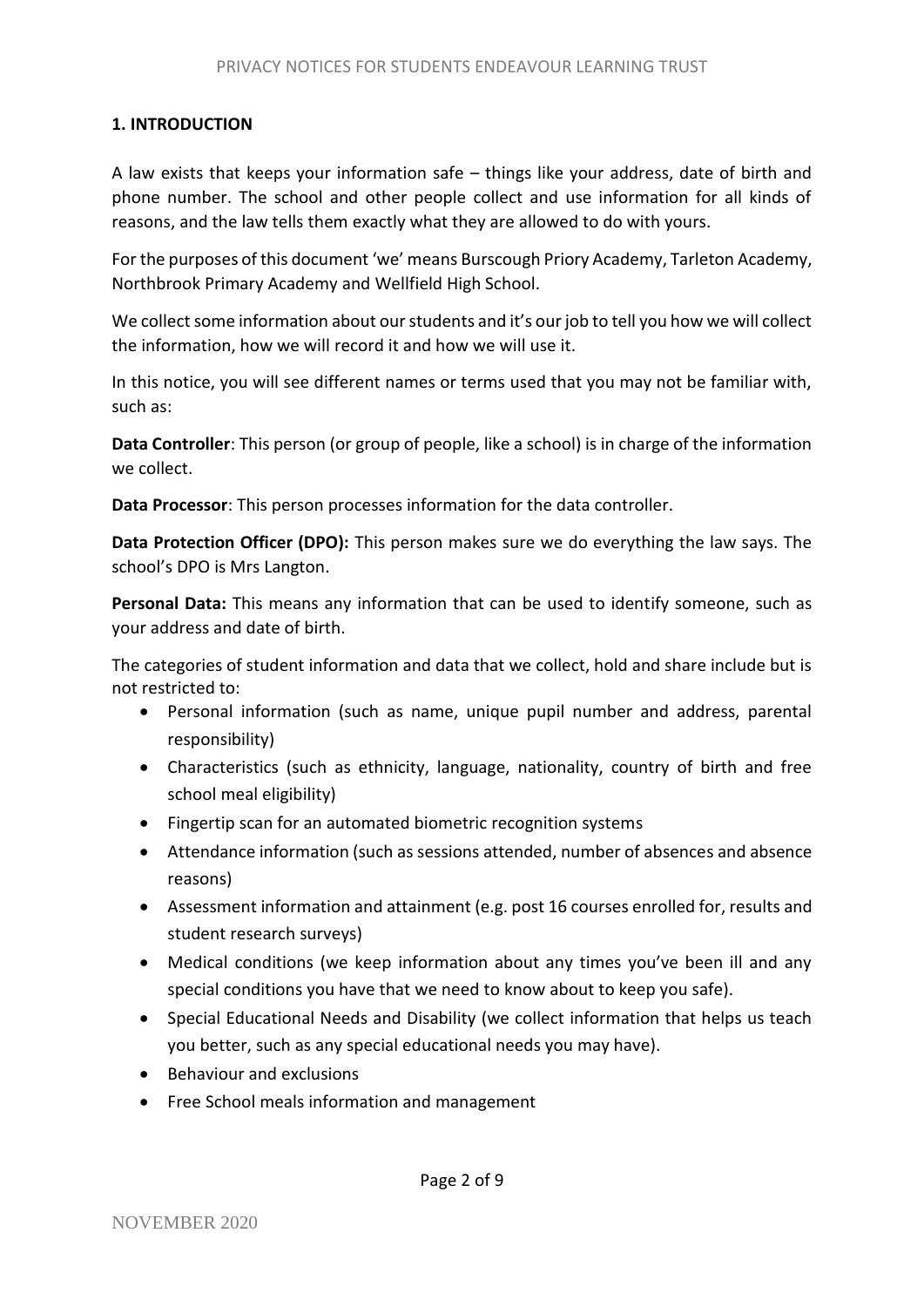Photographs (using photographs of you counts as processing your personal data. Before we take or use any photographs we will ask you and a parent to give permission for us to take and use pictures of you. We might use your pictures on display boards, on social media, publicity handouts or on the school's website, for example.

We may also hold data about students that we have received from other organisations, including other schools, local authorities and the Department for Education.

## **2. WHY WE COLLECT AND USE THIS INFORMATION**

We use student data:

- to support student teaching and learning
- to monitor and report on your progress
- to provide appropriate pastoral care
- to assess the quality of our services
- to comply with the law regarding data sharing
- to meet the statutory duties placed upon us by the Department for Education
- to safeguard students (e.g. food allergies or emergency contact details)
- help and improve your health and wellbeing,
- assess how well your school is doing
- to support the Immunisation Programme
- in the Management Information System
- for marketing, website and social media purposes
- for photographic displays
- to manage student's medicines on school premises
- for the cashless catering system and online payments
- to manage the CCTV process
- to produce & publish school production and concert programmes and Awards Evening programmes
- to participate in educational research projects and programmes
- to comply with the Department for Education statutory guidance when carrying out our duties relating to independent careers guidance and provider access to schools.
- to arrange and hold virtual parent evenings.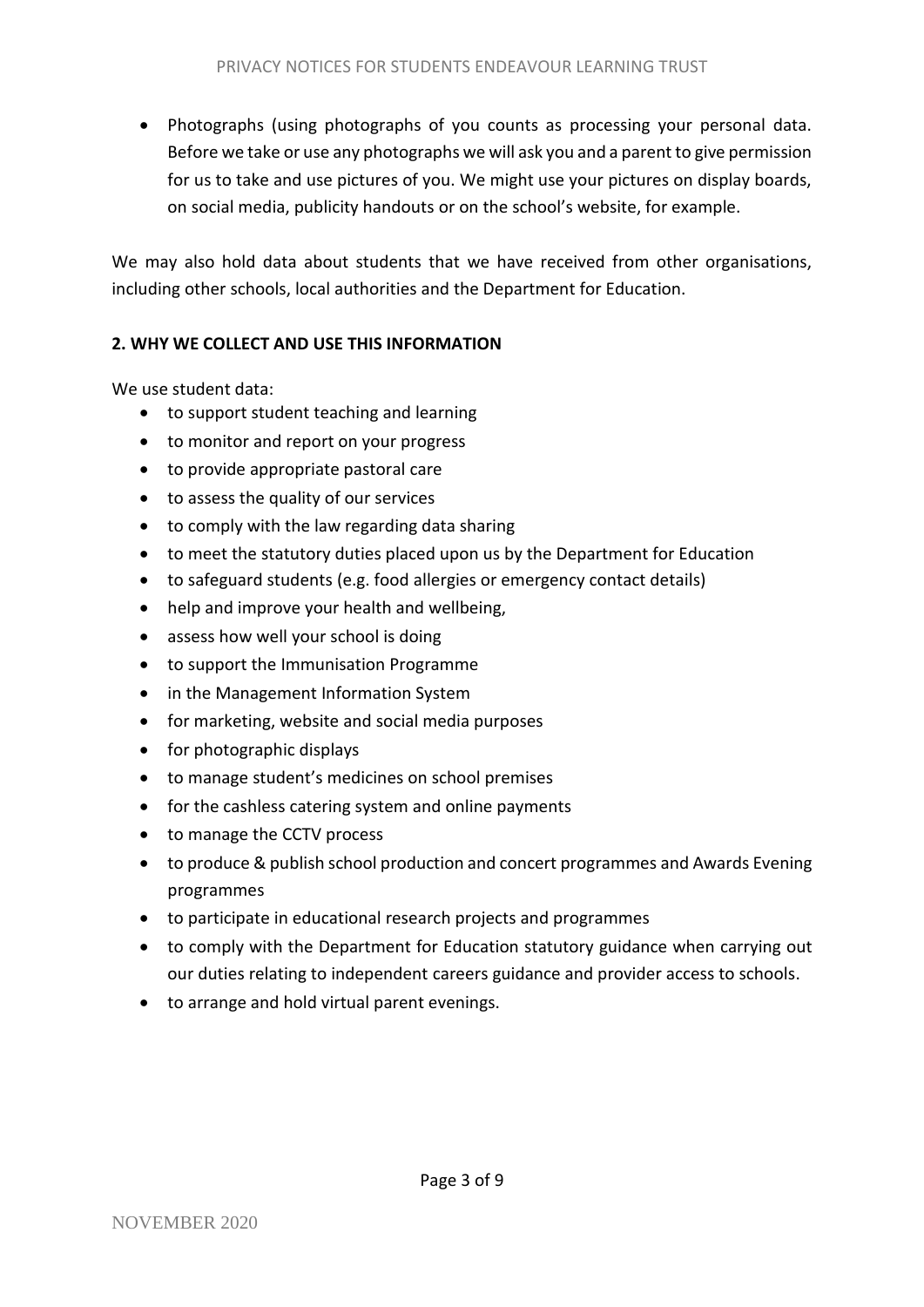## **3. THE LAWFUL BASIS ON WHICH WE USE THIS INFORMATION**

On the 25th May 2018 the Data Protection Act 1998 will be replaced by the General Data Protection Regulation (GDPR). The condition for processing under the GDPR will be: Article 6

- 1. Processing shall be lawful only if and to the extent that at least one of the following applies:
- (c) Processing is necessary for compliance with a legal obligation to which the controller is subject;

Article 9

- 1. Processing of personal data revealing racial or ethnic origin, political opinions, religious or philosophical beliefs, or trade union membership, and the processing of genetic data, biometric data for the purpose of uniquely identifying a natural person, data concerning health or data concerning a natural person's sex life or sexual orientation shall be prohibited.
- 2. Paragraph 1 shall not apply if one of the following applies:
- (j) Processing is necessary for archiving purposes in the public interest, scientific or historical research purposes or statistical purposes in accordance with Article 89(1) based on Union or Member State law which shall be proportionate to the aim pursued, respect the essence of the right to data protection and provide for suitable and specific measures to safeguard the fundamental rights and the interests of the data subject.

The Education (Information about Individual Pupils) (England) Regulations 2013 - Regulation 5 'Provision of information by non-maintained special schools and Academies to the Secretary of State' states 'Within fourteen days of receiving a request from the Secretary of State, the proprietor of a non-maintained special school or an Academy (shall provide to the Secretary of State such of the information referred to in Schedule 1 and (where the request stipulates) in respect of such categories of pupils, or former pupils, as is so requested.'

The Education Act 1996 - Section 537A – states that we provide individual pupil information as the relevant body such as the Department for Education.

Children's Act 1989 – Section 83 – places a duty on the Secretary of State or others to conduct research.

## **4. COLLECTING STUDENT INFORMATION**

Student data is essential for the school's operational use. Whilst the majority of student information you provide to us is mandatory, some of it is provided to us on a voluntary basis. In order to comply with the General Data Protection Regulation, we will inform you whether you are required to provide certain student information to us or if you have a choice in this. Student data is collected via various methods including but not restricted to the following: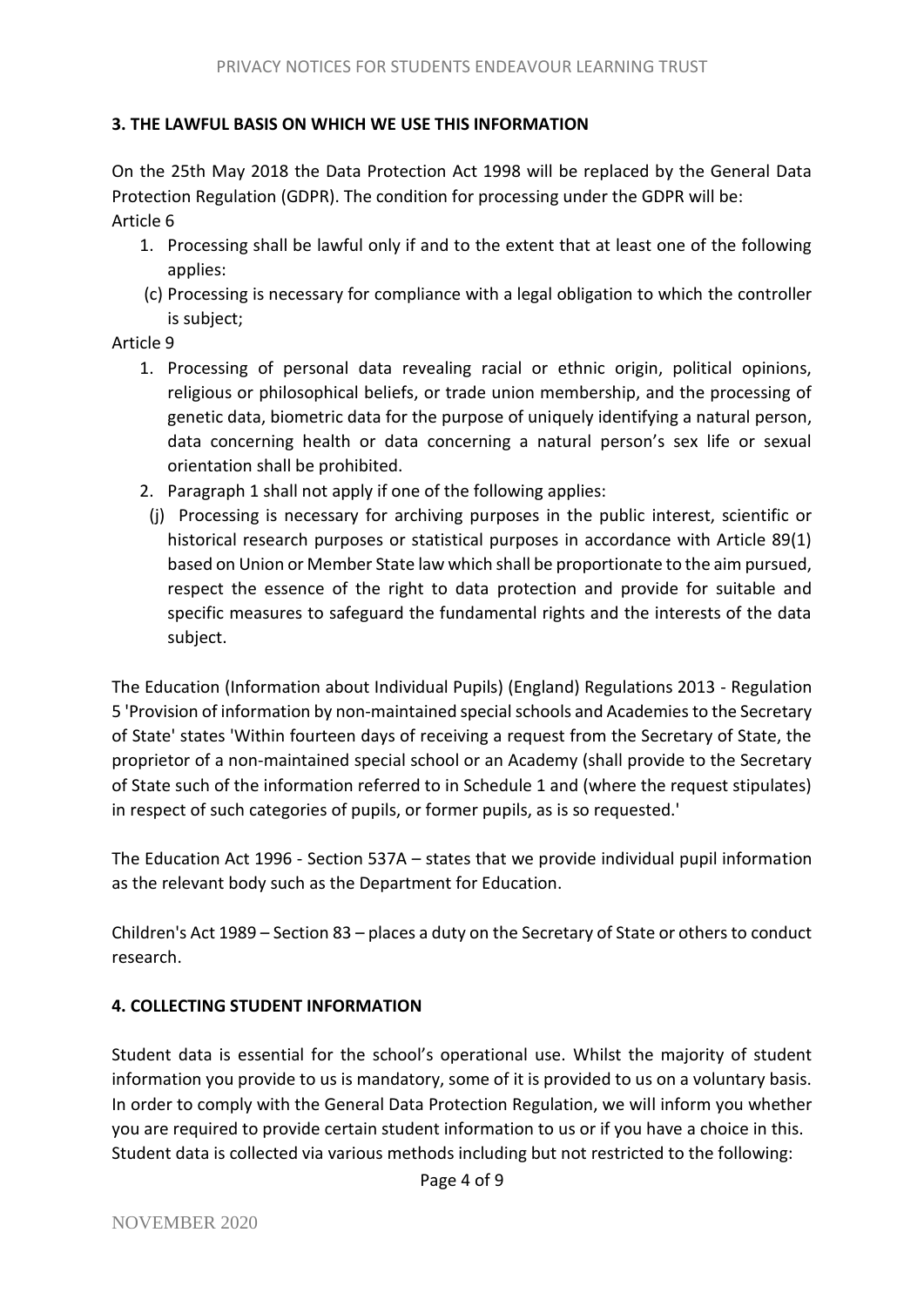- Data Collection Forms
- Common Transfer File
- Biometric Fingertip Scan
- Assessment and Examinations

We regularly take photographs/videos/webcam images of students whilst at school or away from the school site. To comply with the General Data Protection Regulation, a Parental Photographic & Video Consent Form is completed by both parents and students.

## **5. STORING STUDENT DATA**

Data will be retained in accordance with the ELT GDPR Compliant Records Management Policy.

#### **6. WHO WE SHARE STUDENT INFORMATION WITH**

We routinely share student information with:

- schools or colleges that the students attend after leaving us
- local authorities
- the Department for Education (DfE)
- NHS /School Nurse/Virgin Care Services Ltd for the purposes of the School Health Needs Assessment (SHNA) and to improve the health and wellbeing of students
- IntraHealth Service Provider for the purposes of the student Immunisation Programme
- VeriCool and Biostore as part of the automated recognition system for the purposes of implementing the cashless catering system.
- Insurance Companies for the purposes of Chromebook accidental damage insurance claims.
- Professional photography companies for the purposes of official school photographs
- Class Charts
- Travel companies for the purposes of booking, organising and managing educational visits and trips
- Online applications and communities for teaching and educational purposes such as the eTwinning online community for schools in Europe.
- CCTV system to address student safety, staff welfare, site security and to make evidence available to authorised investigatory bodies. The ELT CCTV Policy defines the roles and responsibilities, provides staff with clear guidance about their role whilst using the system and describes how data is stored & shared.
- Educational research projects and programmes where the appropriate consent has been obtained from the student and/or parent.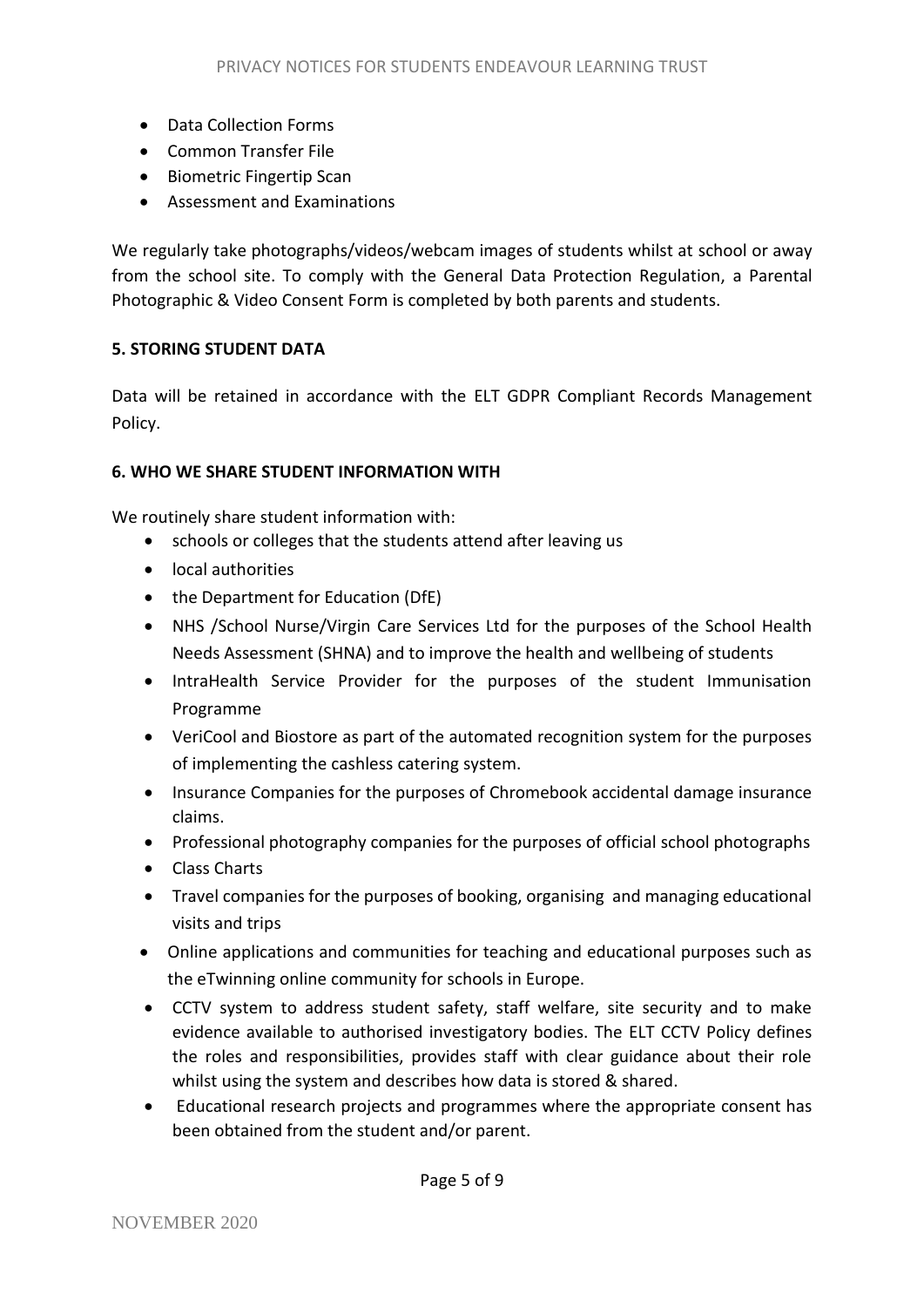- Compass, an online self-evaluation tool for schools to use to assess how their careers support compares against the Gatsby Benchmarks and the national average. We use this tool to consider the opportunities to improve the careers programme and track progress against the Benchmarks over time.
- The Police, where data may be processed to enable them to perform a statutory function. This includes processing data to enable the Police to perform a task in the public interest, which is also a lawful basis for processing under Article 6 (1)(e).
- School Cloud for the purposes of arranging and holding virtual parents evenings.

# **7. WHY WE SHARE STUDENT INFORMATION**

We do not share information about our students with anyone without consent unless the law and our policies allow us to do so.

We share student's data with the Department for Education (DfE) on a statutory basis. This data sharing underpins school funding and educational attainment policy and monitoring.

We share student's data with the Police in order to perform a task in the public interest.

We are required to share information and data with local authorities

# **Maintained Schools**

We are required to share information about our pupils with our local authority (LA) and the Department for Education (DfE) under section 3 of The Education (Information About Individual Pupils) (England) Regulations 2013.

# **Academies**

We are required to share information about our students with the (DfE) under regulation 5 of The Education (Information About Individual Students) (England) Regulations 2013.

# **8. DATA COLLECTION REQUIREMENTS**

To find out more about the data collection requirements placed on us by the Department for Education (for example; via the school census) go to [https://www.gov.uk/education/data](https://www.gov.uk/education/data-collection-and-censuses-for-schools)[collection-and-censuses-for-schools.](https://www.gov.uk/education/data-collection-and-censuses-for-schools)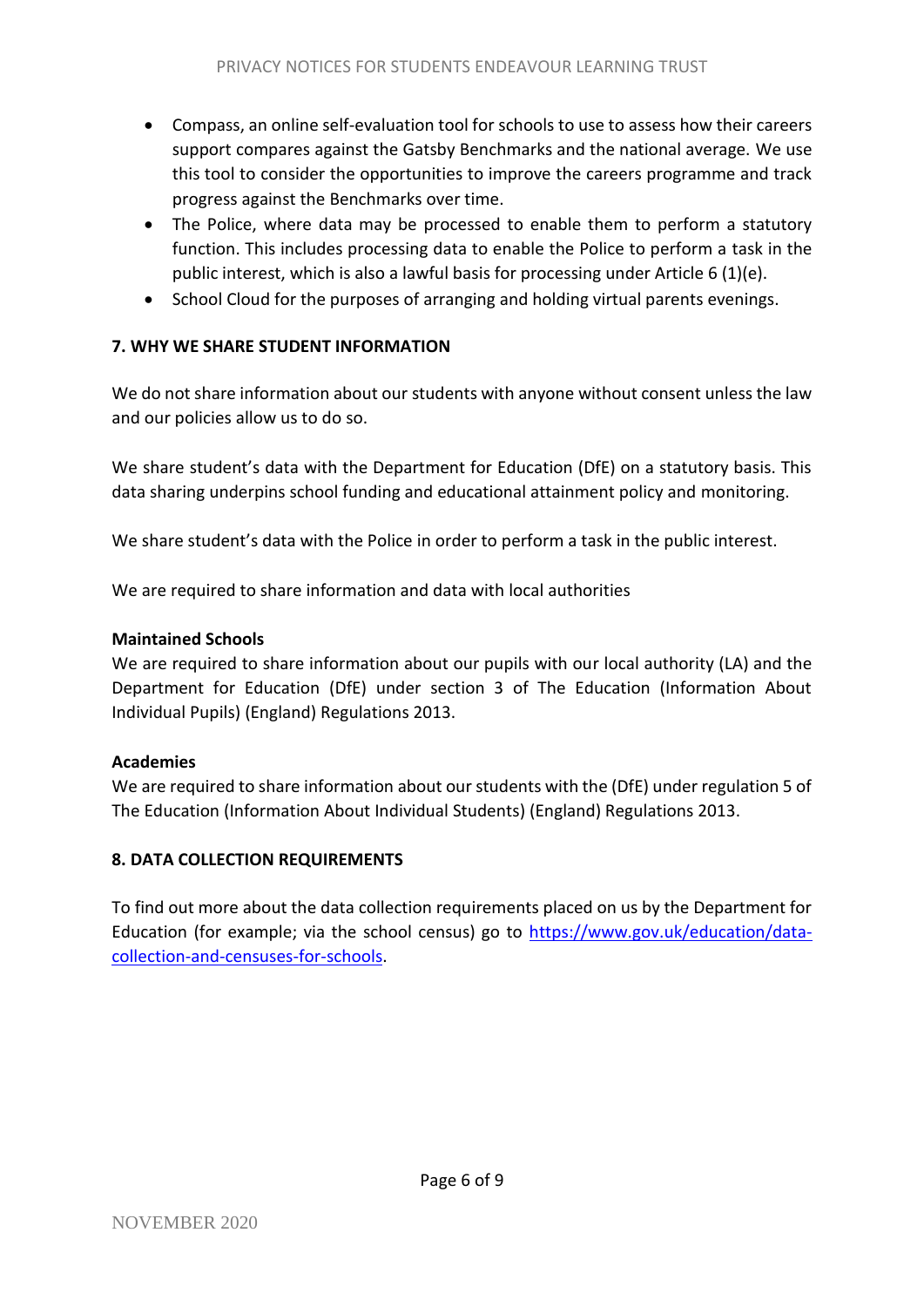## **9. YOUTH SUPPORT SERVICES**

#### **Students aged 13+**

Once our students reach the age of 13, we also pass student information to our local authority and / or provider of youth support services as they have responsibilities in relation to the education or training of 13-19 year olds under section 507B of the Education Act 1996. This enables them to provide services as follows:

- youth support services
- careers advisers
- post 16 education and training providers

A parent or guardian can request that **only** their child's name, address and date of birth is passed to their local authority or provider of youth support services by informing us. This right is transferred to the child / pupil once he/she reaches the age 16.

For more information about services for young people, please visit our local authority website.

#### **10. THE NATIONAL PUPIL DATABASE (NPD)**

The NPD is owned and managed by the Department for Education and contains information about students in schools in England. It provides invaluable evidence on educational performance to inform independent research, as well as studies commissioned by the Department. It is held in electronic format for statistical purposes. This information is securely collected from a range of sources including schools, local authorities and awarding bodies.

We are required by law, to provide information about our students to the DfE as part of statutory data collections such as the school census and early years' census. Some of this information is then stored in the NPD. The law that allows this is the Education (Information About Individual Pupils) (England) Regulations 2013.

To find out more about the NPD, go to

[https://www.gov.uk/government/publications/national-pupil-database-user-guide-and](https://www.gov.uk/government/publications/national-pupil-database-user-guide-and-supporting-information)[supporting-information.](https://www.gov.uk/government/publications/national-pupil-database-user-guide-and-supporting-information)

The department may share information about our students from the NPD with third parties who promote the education or well-being of children in England by:

- conducting research or analysis
- producing statistics
- providing information, advice or guidance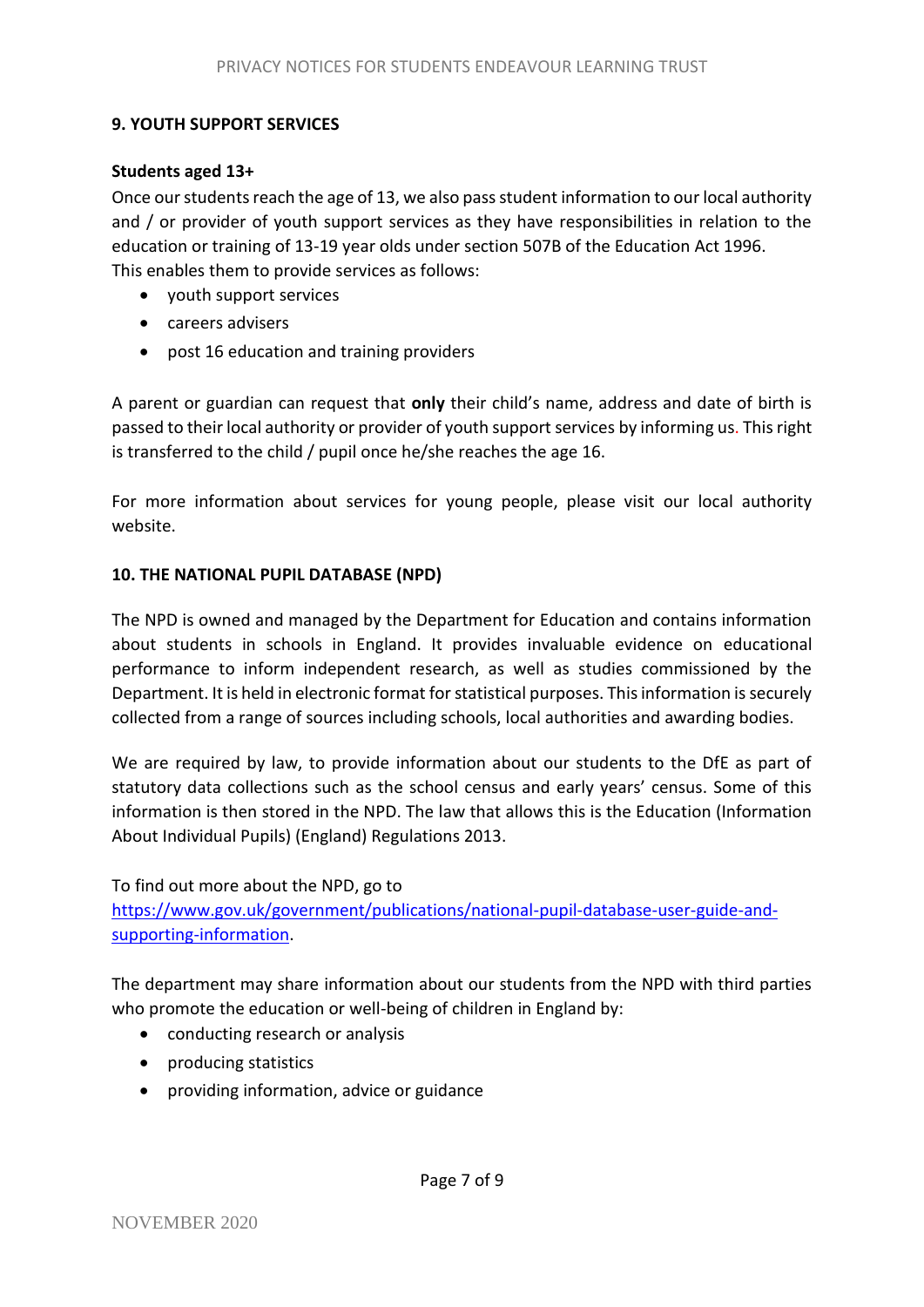The Department has robust processes in place to ensure the confidentiality of our data is maintained and there are stringent controls in place regarding access and use of the data. Decisions on whether DfE releases data to third parties are subject to a strict approval process and based on a detailed assessment of:

- who is requesting the data
- the purpose for which it is required
- the level and sensitivity of data requested: and
- the arrangements in place to store and handle the data

To be granted access to student information, organisations must comply with strict terms and conditions covering the confidentiality and handling of the data, security arrangements and retention and use of the data.

For more information about the department's data sharing process, please visit: <https://www.gov.uk/data-protection-how-we-collect-and-share-research-data>

For information about which organisations the department has provided student information, (and for which project), please visit the following website: <https://www.gov.uk/government/publications/national-pupil-database-requests-received>

To contact DfE:<https://www.gov.uk/contact-dfe>

## **11. REQUESTING ACCESS TO YOUR PERSONAL DATA**

Under data protection legislation, parents and students have the right to request access to information about them that we hold. To make a request for your personal information, or be given access to your child's educational record, contact the DPO.

You also have the right to:

- object to processing of personal data that is likely to cause, or is causing, damage or distress
- prevent processing for the purpose of direct marketing
- object to decisions being taken by automated means
- in certain circumstances, have inaccurate personal data rectified, blocked, erased or destroyed; and
- claim compensation for damages caused by a breach of the Data Protection regulations

If you have a concern about the way we are collecting or using your personal data, please raise your concern with Endeavour Learning Trust. If your concerns are not dealt with to your satisfaction you can contact the Information Commissioner's Office at <https://ico.org.uk/concerns/>

**12. FOUR IMPORTANT THINGS TO UNDERSTAND AND WHO TO CONTACT**

Page 8 of 9